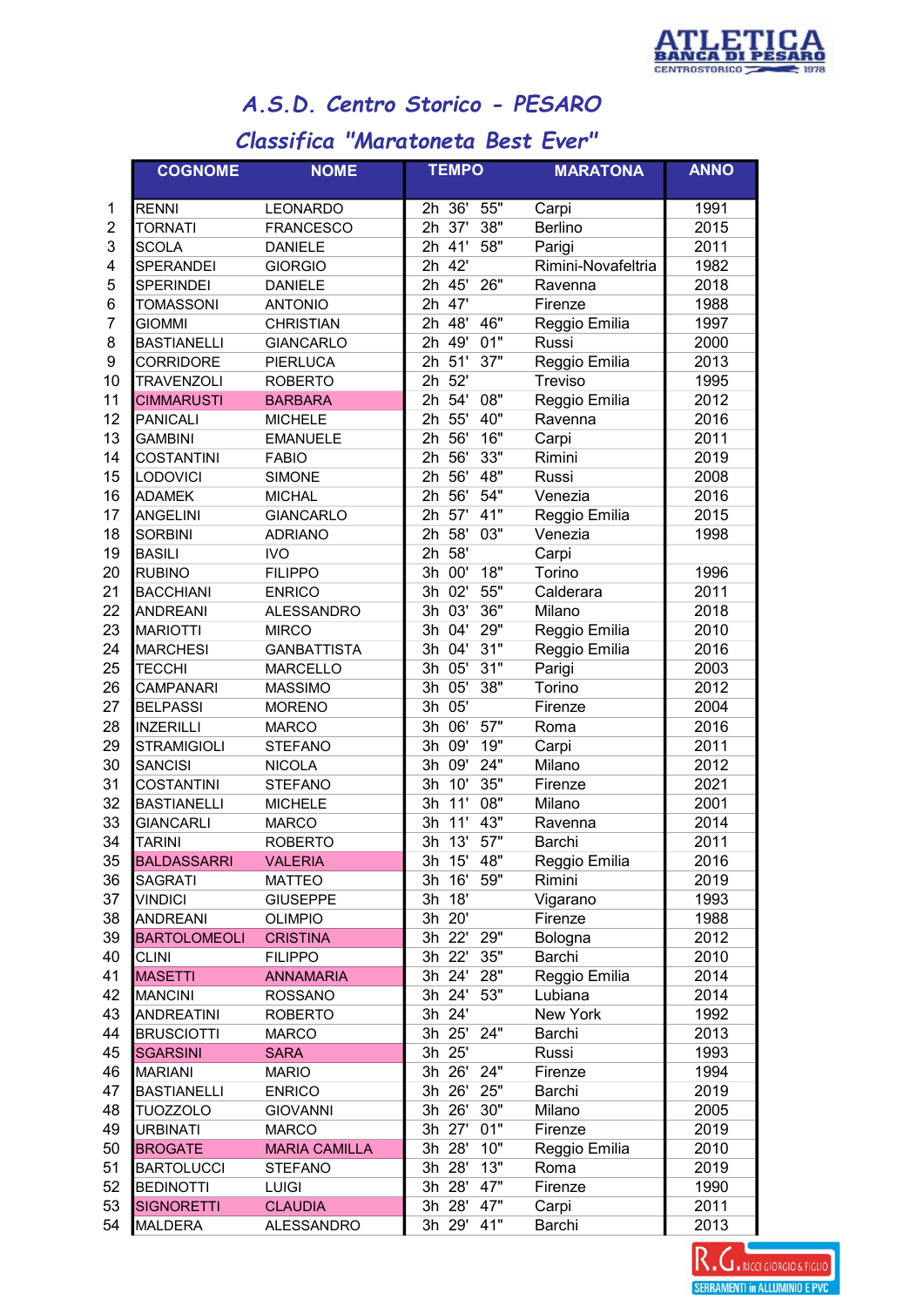

| 55  | <b>GIORDANO</b>          | <b>DOMENICO</b>    |        | 3h 30'     | 03" | Treviso       | 2009 |
|-----|--------------------------|--------------------|--------|------------|-----|---------------|------|
| 56  | <b>RICCI</b>             | <b>LUCA</b>        |        | 3h 31'     | 04" | New York      | 2007 |
| 57  | <b>SIEPI</b>             | <b>ALBERTO</b>     |        | 3h 31'     | 04" | New York      | 2007 |
| 58  | <b>GUIDI</b>             | <b>GIGLIOLA</b>    |        | 3h 32'     | 13" | Reggio Emilia | 2009 |
| 59  | <b>ROSSINI</b>           | <b>RICCARDO</b>    |        | 3h 32'     | 59" | Firenze       | 2019 |
| 60  | <b>FABBRI</b>            | <b>MASSIMO</b>     |        | 3h 33'     | 07" | Padova        | 2001 |
| 61  | <b>GENNARI</b>           | <b>GIUSEPPE</b>    |        | 3h 33'     | 40" | Ravenna       | 2014 |
| 62  | <b>RAGGI</b>             | LORENZO            | 3h 33' |            | 46" | Firenze       | 2016 |
| 63  | <b>MUSSO</b>             | <b>FABIO</b>       |        | 3h $34'$   | 04" | Reykjavík     | 2007 |
| 64  | <b>PANZIERI</b>          | <b>ALBERTO</b>     |        | 3h 34'     | 45" | Treviso       | 2011 |
| 65  | <b>ZINGARETTI</b>        | <b>STEFANO</b>     |        | 3h 34'     | 59" | Padova        | 2007 |
| 66  | <b>CIASCHINI</b>         | <b>ILIO MARIO</b>  |        | 3h 35'     | 29" | Berlino       | 2005 |
| 67  | <b>FERRI</b>             | <b>MARCO</b>       | 3h     | 35'        | 52" | Rimini        | 2019 |
| 68  | SCODAVOLPE               | <b>MAURO</b>       | 3h 36' |            | 18" | Roma          | 2009 |
| 69  | DI VINCENZO              | AMEDEO             | 3h     | 38'        | 23" | Roma          | 2011 |
| 70  | <b>BONTEMPO</b>          | <b>GIOVANNI</b>    |        | 3h 38'     | 51" | Valencia      | 2018 |
| 71  | <b>FERRARI</b>           | <b>PIETRO</b>      | 3h 38' |            | 52" | Reggio Emilia | 2016 |
| 72  | <b>MENCI</b>             | <b>MASSIMO</b>     | 3h 39' |            | 05" | Padova        | 2007 |
| 73  | <b>NESI</b>              | <b>DAVID</b>       |        | 3h 39'     | 43" | Firenze       | 2008 |
| 74  | <b>ANDREANI</b>          | <b>MANUELA</b>     |        | 3h 40'     | 18" | Barchi        | 2017 |
| 75  | FAZI                     | <b>STEFANO</b>     | 3h     | 40'        | 39" | Firenze       | 2019 |
| 76  | <b>MARANGONI</b>         | <b>FILIPPO</b>     | 3h     | 40'        | 58" | Rimini        | 2018 |
| 77  | PACCAPELO                | <b>VINCENZO</b>    | 3h     | 42'        | 46" | Barchi        | 2014 |
| 78  | <b>NESTI</b>             | <b>ROBERTO</b>     |        | 3h 45'     | 22" | Venezia       | 2017 |
| 79  | <b>PAGINI</b>            | <b>TOMMASO</b>     |        | 3h 46'     | 14" | Venezia       | 2010 |
| 80  | <b>RONCHI</b>            | <b>CINZIA</b>      |        | 3h 49'     | 07" |               | 2009 |
| 81  |                          |                    |        | 3h 50'     | 23" | Calderara     | 2014 |
|     | <b>BUSCARINI</b>         | <b>FEDERICO</b>    |        |            |     | Roma          |      |
| 82  | <b>VALENTINI</b>         | <b>MARCO</b>       |        | 3h 50'     | 48" | Lago di garda | 2010 |
| 83  | <b>BARDEGGIA</b>         | <b>GABRIELE</b>    |        | 3h 51'     | 40" | Venezia       | 2010 |
| 84  | <b>TINTI</b>             | <b>ALBERTO</b>     |        | 3h 51'     | 59" | Roma          | 2019 |
| 85  | <b>SCRILATTI</b>         | <b>LUCA</b>        | 3h 53' |            | 54" | Roma          | 2018 |
| 86  | <b>ALUIGI</b>            | <b>EMO</b>         |        | 3h 54'     | 07" | Barchi        | 2012 |
| 87  | <b>CIOPPI</b>            | <b>STEFANO</b>     |        | 3h 54'     | 20" | Barchi        | 2012 |
| 88  | <b>RUBINO</b>            | <b>DOMENICO</b>    |        | 3h 54'     | 48" | Ravenna       | 2016 |
| 89  | <b>SCARTOZZI</b>         | NAZZARENO          |        | 3h 54'     | 58" | Ravenna       | 2014 |
| 90  | <b>GABUCCI</b>           | <b>GILBERTO</b>    |        | 3h 55'     | 59" | Russi         | 2014 |
| 91  | <b>ROSI</b>              | <b>GIOVANNI</b>    |        | 3h 56'     | 55" | Parigi        | 2014 |
| 92  | <b>BAIOCCHI</b>          | <b>ETTORE</b>      |        | 3h 57'     | 30" | Parigi        | 2003 |
| 93  | <b>CLEMENTI</b>          | <b>LUCA</b>        |        | 3h 58'     | 19" | Bologna       | 2021 |
| 94  | <b>BUSSETTI</b>          | <b>ALBERTO</b>     |        | 3h 58'     | 52" | Firenze       | 2019 |
| 95  | <b>CASSIANI</b>          | <b>MATTEO</b>      |        | 3h 59'     | 14" | Bologna       | 2021 |
| 96  | <b>RENZONI</b>           | <b>ALESSANDRA</b>  |        | 3h 59'     | 28" | Barcellona    | 2016 |
| 97  | <b>BRUSCOLI</b>          | <b>ROBERTO</b>     |        | 3h 59'     | 30" | Venezia       | 2009 |
| 98  | <b>MANCINI</b>           | <b>FABIO CARLO</b> |        | 4h 00'     | 18" | Barchi        | 2015 |
| 99  | PANDOLFI                 | <b>SANDRO</b>      |        | 4h 02' 25" |     | Barchi        | 2009 |
| 100 | AMAGLIANI                | <b>MARCO</b>       |        | 4h 04' 23" |     | Roma          | 2016 |
| 101 | <b>PAVONE</b>            | <b>RITA</b>        |        | 4h 04' 35" |     | Strasimeno    | 2012 |
| 102 | <b>RIGHI</b>             | <b>MASSIMO</b>     |        | 4h 05' 45" |     | Rimini        | 2015 |
| 103 | BIANI                    | <b>DANIELE</b>     |        | 4h 06'     | 00" | Roma          | 2019 |
| 104 | <b>GIROMETTI</b>         | <b>FABIO</b>       |        | 4h 06'     | 00" | Roma          | 2019 |
| 103 | ZERBINI                  | <b>FIDENZIO</b>    |        | 4h 06'     | 50" | Roma          | 2014 |
| 104 | <b>OLIVIERI</b>          | ABRAMO             |        | 4h 07'     | 30" | Barchi        | 2009 |
| 105 | <b>BIGONZI</b>           | <b>FRANCESCO</b>   |        | 4h 11' 02" |     | Roma          | 2012 |
| 106 | PRIOLI                   | <b>MICHELE</b>     | 4h     | 13'        | 33" | Russi         | 2012 |
| 107 | <b>GAUDENZI</b>          | <b>GIANLUCA</b>    | 4h     | 14' 44"    |     | Roma          | 2016 |
| 108 | <b>ROMANI</b>            | <b>SIMONE</b>      | 4h     | 15' 01"    |     | Treviso       | 2011 |
| 109 | <b>AMATI</b>             | <b>GIOVANNI</b>    | 4h     | 16' 48"    |     | Carpi         | 2011 |
| 110 | <b>GIOVAGNOLI</b>        | <b>DANIELA</b>     | 4h     | 17'        |     | New York      | 2013 |
| 111 | <b>BENCINI</b>           | <b>EMANUELE</b>    |        | 4h 17' 31" |     | Barchi        | 2018 |
|     | 112 PIERANTOGNETTI MIRKO |                    |        | 4h 18'     | 57" | Roma          | 2016 |